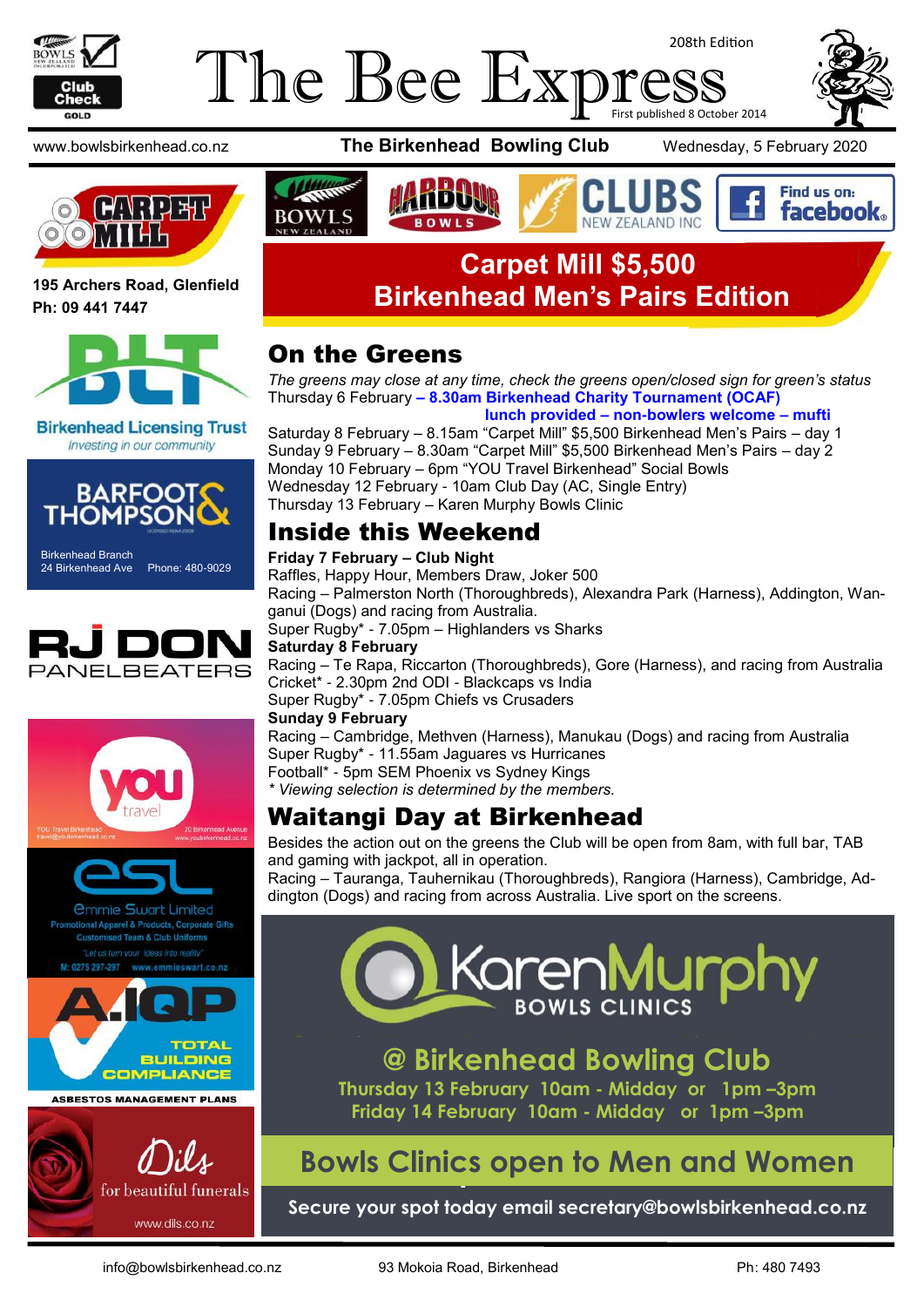





#### *NHEELS ON WAIRAU*

155 Wairau Road ph: 444 5756 www.wheelsonwairau.co.nz







### **Birkenhead Bowling Club Waitangi Day 2020 Charity Tournament** (OACF - Mufti - Non-bowlers welcome) **Thursday 6 February**

8.30am Start, \$60 per Team, \$15 Single Entry Morning tea & lunch included in entry Loads of Prizes, Raffles, Auctions & more Further info or entry phone the Club 480 7493 or email secretary@bowlsbirkenhead.co.nz



In partnership with:

**Oscar Tyler & Birkenhead RSA** 

#### Entries Open

New for 2020 the Birkenhead Power Play Pairs. With \$2,400 for first place out of a total prize pool of \$5,000 it is certainly good prize money. Played over the weekend of 23-24 May will see sides of three teams of pairs battling it out in a playing format similar to Bowls North Harbour's PPL. All culminating in the Elimination finals, Semi-finals and the Grand final on Sunday afternoon Limited to sixteen sides with sides made up of full or life members of the same club, no composite sides. Morning tea and lunch to the usual Birkenhead standard is included both days. Entry forms are available from the Club and the Club's website. Entry confirmed upon receiving both a completed entry form and full entry fee. Birkenhead Power Play Pairs is currently looking for a tournament partner to join Giltrap North Shore as joint platinum partner or a number of smaller gold, silver or bronze partners, further details contact Emmie (ph: 0275 297297)

#### New Comer Gets Title

Originally carded for last month, but all things considered was moved to last Sunday. Two teams competed for the title played under the two life system. Ruth Lynch's triple with Club new comer Amy Little off the front and open and 1-5 year Club singles champion Milika Nathan in the middle went out the favourites. Opposite them was the ever steady

Mavis Smith skipping Lauranne Croot and Judi Farkash. Game one Smith's trio scored the first end, while Lynch scored on the next four to lead after five of the eighteen ends (7-1). Lynch's trio's experience proved too strong taking out game one (16- 9). Game two and after nine ends, the halfway stage, Smith was only one behind (6- 5).trading shots carried on to the fourteenth end when Lynch scored a three to pull out from Smith (11-7). The next four ends to the finish line went Lynch's way, three shots to two shots (14-9). Lynch, Nathan and Little



Women's Champ Triples winners: Ruth Lynch (S), Amy Little (L), Milika Nathan (2)

came away the Club Champions for the season. It was Little's first club title at Birkenhead, she is a dual member of Birkenhead and Belmont Park. Lost count of how many Lynch has, while Milika is certainly etching her name on the honours boards. *Women's Championship Triples at a glance:*

Winners: A.Little, M.Nathan, R.Lynch (s) – with two lives (16-9, 14-9) Runners-up: J.Farkash, L.Croot, M.Smith (s)



### YOU Travel Birkenhead Social Bowls Monday 10 February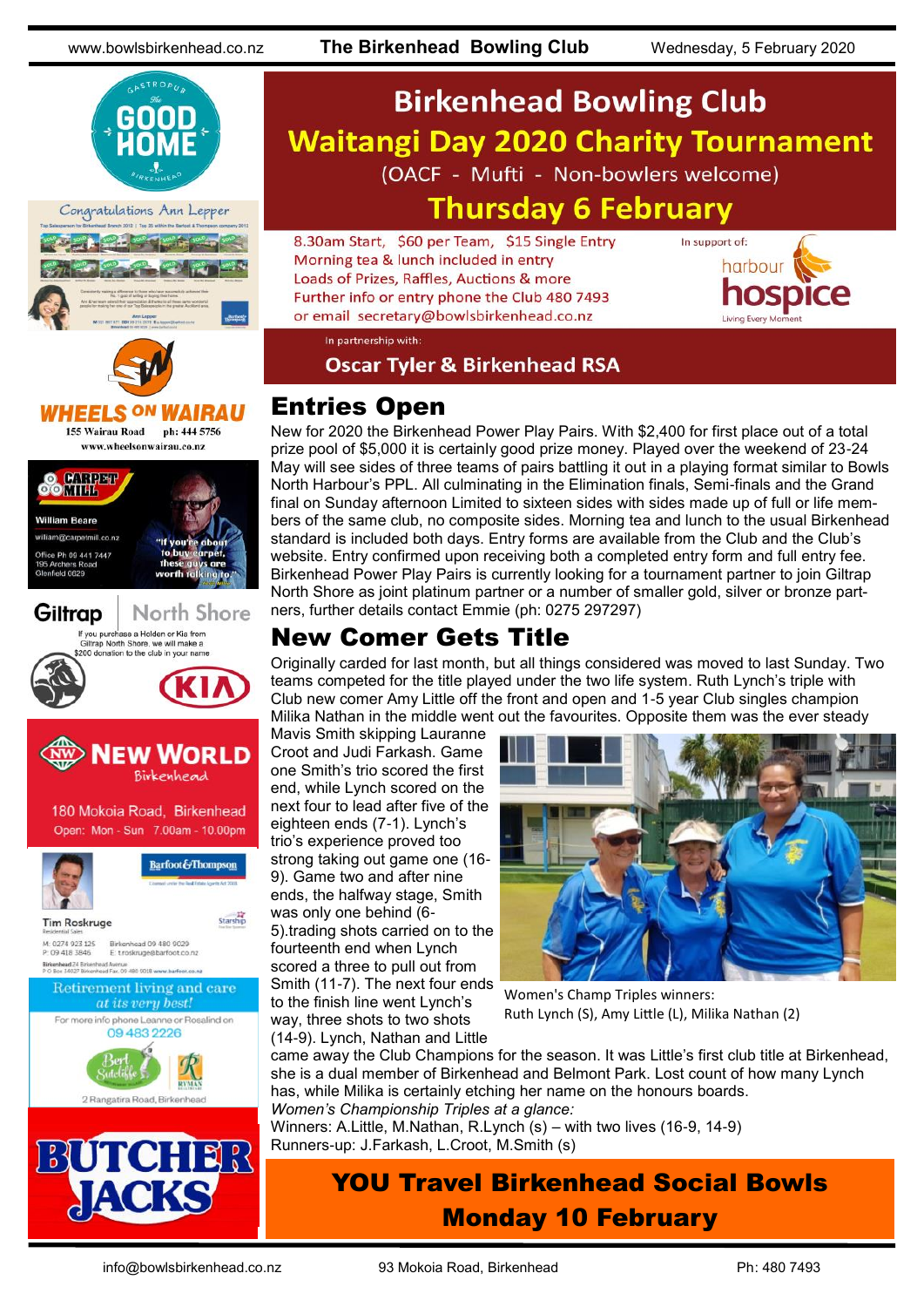www.bowlsbirkenhead.co.nz **The Birkenhead Bowling Club** Wednesday, 5 February 2020



**Birkenhead Licensing Trust** Investing in our community







#### Free Beer Goes Begging

Seven teams stepped out on the top green Saturday morning chasing the Men's Championship Fours title. Under the two life system, this championship saw the two heavily favoured teams strike each other in the first round. Last weekend's triples champions Mark Rumble, Lionel Drew and Nigel Drew were joined by Peter Nathan to make the four, while Jack Huriwai joined the Champ Triples runners-up Jimmy Heath, Daymon Pierson and Randall Watkins for the clash of the titans. Drew's four getting away to an early lead but that didn't last with Watkins taking the win (13-8) and Drew dropping below the line. Joining Drew below the line after the first round were Charlie Harvey losing to Evan Thomas's four (19-17) with Chad Nathan, Doug Campbell and Mick Moodie. John Croy going down to Gary Wallace (12-8). John Hindmarch's four sat out the first round with a bye and started their campaign in round two up against Drew, with Drew's four unleashing there disappoint at the loss to Watkins out on Hindmarch, sending Hindmarch below the line with a Drew win (19-6). Round two also saw Wallace drop below the line with a loss to Thomas (14-7). Below the line, Croy was knockouted out after Harvey secured the win (15-10). Round three and only two, two lifers left, Thomas to take on Watkins with Watkins sending Thomas below the line (14-7). Drew had a tough game against Harvey. After ten ends Harvey had a six shot lead (7-13), but then went and dropped a seven!. Harvey picked up a one on the next end and with three ends to play it was all square (14-14). A one to Harvey on the next end but the last two ends went Drew's way picking up four shots along with the win (18-15) while Harvey's four exited the championship. Wallace made easy work of Hindmarch's four winning (22-7) and Hindmarch making an unexpected early exit. Round four and the tables were turned as Wallace's four were on the receiving end of a thrashing from Thomas (3-17, played 12 ends). The battle of the titans Watkins (two lives) versus Drew (one life), second time in one day, but that's a two life system at times. A game that went neck and neck, after the sixth end it was all tied up (5-5), the eleventh end (7-7) and all square after the fifteenth end (11-11), forcing an extra end. Watkins came away with one shot on the extra end (12-11) to retain two lives and eliminate Drew from the championship late Saturday afternoon.

Sunday and a potential final loomed as Watkins with two lives was up against Thomas with one life. Thomas had to win this to force a winner takes all final, while Watkins just had to win. First two ends and the sides were all tied up (2-2) Watkins claimed the next three ends to be out in front (5-2), but then dropped a five (5-7). Watkins four regained the lead and kept it through the centre stages of the game to be in front (13-11) with two ends to play the final two ends saw each side claim one end and one shot each. Watkins, Pierson, Huriwai and Heath took the game (14-12) and the Fours Championship title. Jimmy Heath's first Club Championship title, although we had two centre titles (Dick Bree and Centre Fours). As for Thomas another chance of free beer for a year gone begging. *Men's Championship Fours at a glance:*

Round one: - bye – P.Kawana, K.Burgess, M.Haggart, J.Hindmarch J.Heath, J.Huriwai, D.Pierson, R.Watkins def M.Rumble, P.Nathan, L.Drew, N.Drew (13-8) C.Nathan, D.Campbell, M.Moodie, E.Thomas def W.Lush, C.Godfrey, A.Richardson, C.Harvey (19-7)

B.Cochrane, J.Lindridge, M.Garred, G.Wallace def A.Dewar, A.Pollock, V.Henderson, J.Croy (12-8)

Round two: - bye - Watkins Thomas  $-2$  lives def Wallace  $-2$  lives (15-12) Drew – 1 life def Hindmarch – 2 lives (19-6) Harvey  $-1$  life def Croy  $-1$  life (15-10) Round three: Watkins – 2 lives def Thomas – 2 lives (14-7) Drew – 1 life def Harvey – 1 life (18-15) Wallace – 1 life def Hindmarch – 1 life (22-7, 14 ends) Round four: Watkins – 2 lives def Drew – 1 life (12-11, extra end) Thomas  $-1$  life def Wallace  $-1$  life (17-3, 12 ends) Potentially Final / Final: Watkins – 2 lives def Thomas – 1 life (14-12)



### **TAB at Birkenhead Bowling Club.**

The Birkenhead Bowling Club is committed to promoting responsible gambling.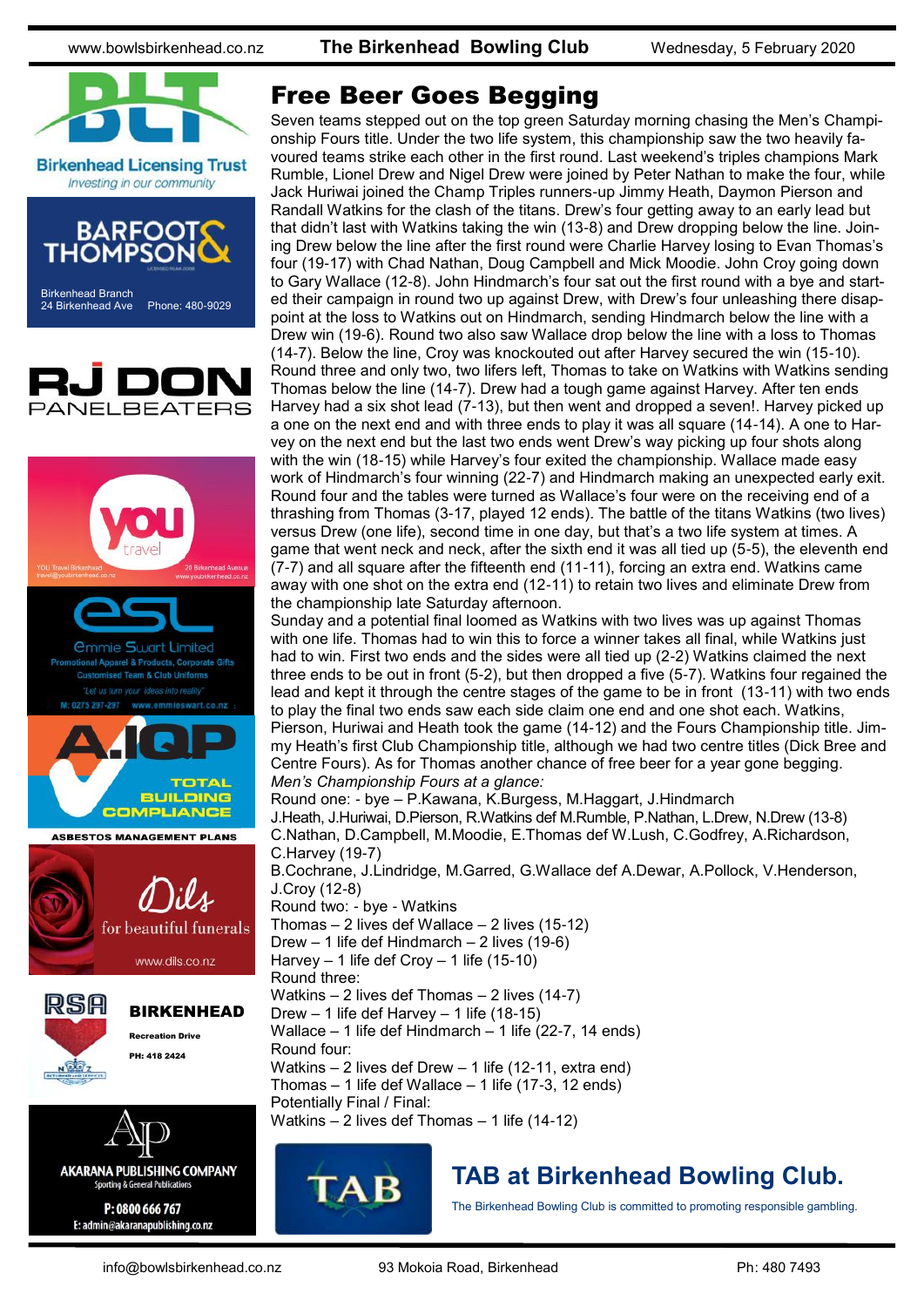www.bowlsbirkenhead.co.nz **The Birkenhead Bowling Club** Wednesday, 5 February 2020







155 Wairau Road ph: 444 5756 www.wheelsonwairau.co.nz









### Waitangi Day Raffles and Auctions

From 4pm Wednesday those wishing to purchase their favourite number in each raffle will be able to do so on a first come first server bases. There will be 15 Individual raffles on offer with 2 draws in each for the discounted price of \$25. Individual raffles will be on sale from after the start of first game on Thursday.

There have also been some great items donated to be auctioned off at the end of the days play. So even if you're not playing in the tournament you are welcome to bid at the auction and purchase raffle tickets.

### Let the Battles Commence

This Saturday the first of three Bowls New Zealand endorsed "Summer of Bowls" events rolls into Birkenhead. The \$5,500 Birkenhead Men's Pairs, with new tournament partner Carpet Mill Archers Road, gets underway 8.15am on Saturday. The fact that the tournament was full back in early November, just speaks volumes of the popularity for a spot in this highly sort after tournament now in its ninth year.

The regulars are back along with some new faces to keep the field honest. Saturday is all about securing a best spot in the top half of the draw and a chance to chase the \$1,500 first prize and the Champions Cup.

Round one Saturday and Birkenhead's Gary Stevens / Gary Wallace get their campaign off against bothers Tommy and Quintin Campbell, Riverhead and High Wycombe – ENG clubs respectively. Regular visitors from the winterless north, Whangarei's father and son pairing of David and Daniel Hood strike tournament virgins Brown's Bay's Richards Kimber and Coromandel's David Weatherley. Mt Albert's Peter Thorne returns to the tournament after some time away with New Lynn's Sean Hird off the front. Thorne/Hird will have their work cut out when they first come up against Mangere's Rory Soden and Orewa's Errol Koroi. Orewa's David Eades is back with Scott Curran in tow, Curran now playing out of Herataunga in Hastings, take on the most relaxed team to come out of Birkenhead in re-

cent history, Peter Nathan and Mark Rumble. New comers traveling up from Taranaki are Inglewood's Graham Reive and Steve Sabine will have their work cut out first up against Birkenhead's Jimmy Heath and Daymon Pierson, a.k.a. "Jandals and Sonic", a pairing that has rattled teams over past tournaments and shouldn't be taken lightly. Round two Pringle Park's Steve Gaughan/Craig Harold take on Birkenhead's "The Godfather" Lionel Drew



Good bowls and good times that is Birkenhead's Men's Pairs. Photo: 2019 Champions Cup Winners: Mark Hall (s) and David Akaruru sharing a much-earned drink with runners-up: Martin Dixon, Mike Galloway (s), both teams return for 2020.

and the ever constant Evan Thomas, a team that could go all the way this year. Last year's runners-up Royal Oak's Martin Dixon and Mike Galloway take on long time former Glenfield members Bruce Baker now out of Riverhead and Doug Campbell now settled in at Birkenhead. Inaugural tournament winner Onehunga and Districts's Neville Hill (2012) pairs up with Browns Bay's Brendon Kelly, now Birkenhead's green keeper, to take on pervious winner Wally Marsic (2013) and last minute replacement Royal Oak's Gary Cotter making his first appearance. Watervale's John Grantham makes his bi-annual trip across the Tasman joining Mt Albert's Joe Whitelaw and a juicy second round clash against Howick's Neil Fisher and Bryan Chapman awaits.

After missing last year, Birkenhead's John Hindmarch / Mike Haggart take on the man with the most sets of bowls in harbour, Browns Bay's Brian Wilson, and Helensville's Gary Brecken.

*Continued over page*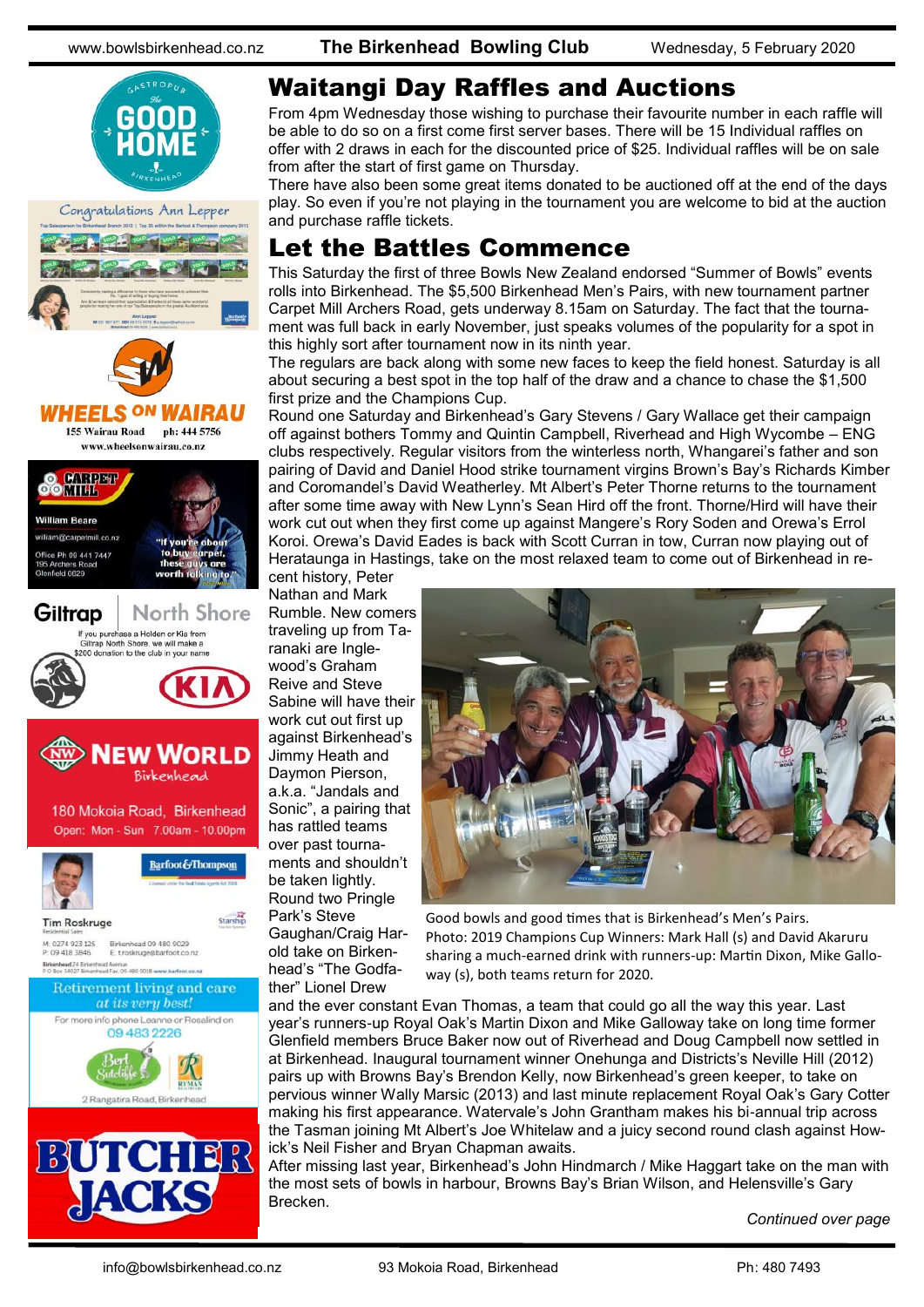

**Birkenhead Licensing Trust** Investing in our community



24 Birkenhead Ave Phone: 480-9029





P: 0800 666 767 E: admin@akaranapublishing.co.nz

#### www.bowlsbirkenhead.co.nz **The Birkenhead Bowling Club** Wednesday, 5 February 2020

#### *Continued from over page*

Round three and with two rounds played, this round is going to be the crunch round for some. A possible clash of day sees new comers Manurewa Cossie's David Clark / Roger Andrew against past winners Jamie Hill (2012) / Tony Grantham (2015 & 2017). New comers Takapuna's Graham Skellern / Ray Skogland could have played this round at

home as they strike Takapuna club mates John Janssen/Trevor Ford. Last year's winners Papatoetoe Hunters Cnr's Mark Hall and Royal Oak's David Akaruru

are back to defend their title and will be hoping for two wins under their belt before taking on Royal Oak's Gavin Brown/James Gavin.

Browns Bay's Colin Rogan, holder of in excess of thirty Bowls North Harbour centre titles, has Orewa's Bruce McClintock off the front as they chase the win against Marsic/Cotter. Round four, the final round for the day and the last chance to improve the team's standings, as they jockey for position for Sunday's seeded draw. Birkenhead's Randall Watkins never travels light and has Tauranga's, BOP Rep and past Birkenhead member John O'Shea to ensure something on the head when he changes over in their local derby against Northcote's Brent Malcom/Greg Taylor.

Birkenhead's Keith Burgess has his nephew up from the nation's capital, Victoria's Mark Burgess with him and an 'A' game will be required to get over Eades/Curran. Regular Ken Fitness is unable to make the trip this year due to illness, but Whangarei's Dennis Young and Royal Oak's Frank Taungahihifo will be playing for Fitness as they take on Skellern/ Skogland.

Previous tournament winner Henderson's Tony Garelja (2013) and clubmate Billy Fulton will meet Soden/Kori in the last round of the day.

Sunday sees the top eight seeded and playing knockout in the Champions Cup, while the bottom eight fight it out in the Consolation. The tournament culminates 3.30pm when five finals are played on the top green.

#### **Past Winners:**

2012 – Neville Hill, Jamie Hill (s)

2013 – Tony Garelja, Vladimir Marsic (s)

2014 – Jordan King, Danny Delany (s)

2015 – Justin Goodwin, Tony Grantham (s)

2016 – Kerry Chapman, Dwayne Cameron (s)

2017 – Justin Goodwin, Tony Grantham (s)

2018 - Adam Haywood, Scott Cottrell (s)

2019 - David Akaruru, Mark Hall (s)

#### Men's Pairs Schedule

Come watch the action as it plays out on the greens of Birkenhead. Marvel at some great bowls while enjoying the club's facilities. All the club's facilities are open from before the first game each day till late that night.

#### **Playing Schedule:**

**Saturday 8 February:** 8.15am Official Welcome 8.30am Round 1 *10.45am* Round 2 *1.15pm* Round 3 *3.15pm* Round 4 *5.30pm* Day 1 results **Stuie's Free Sausage Sizzle Monster Meat Raffle Draw** *5.45pm* Day 2 draw announced

#### **Sunday 9 February:**

8.20am Trial ends 8.30am Game 1 *10.45am* Game 2 *1.15pm* Game 3 Colosseum Challenge *3.15pm* Finals (no time limit) *5.15pm* Prize Giving Times in *Italic* are approximate only. Schedule subject to change due to weather or other circumstances.

## **TEXAS HOLD'EM WEDNESADAY 12 FEBRUARY**

**Registration from 6pm for a 7pm start**

### Quiz Night 7pm Thursday 13 February *Free to enter Non-members welcome*

Quiz Partners: Barfoot & Thompson Birkenhead, Bill Hansen & Tim Roskruge